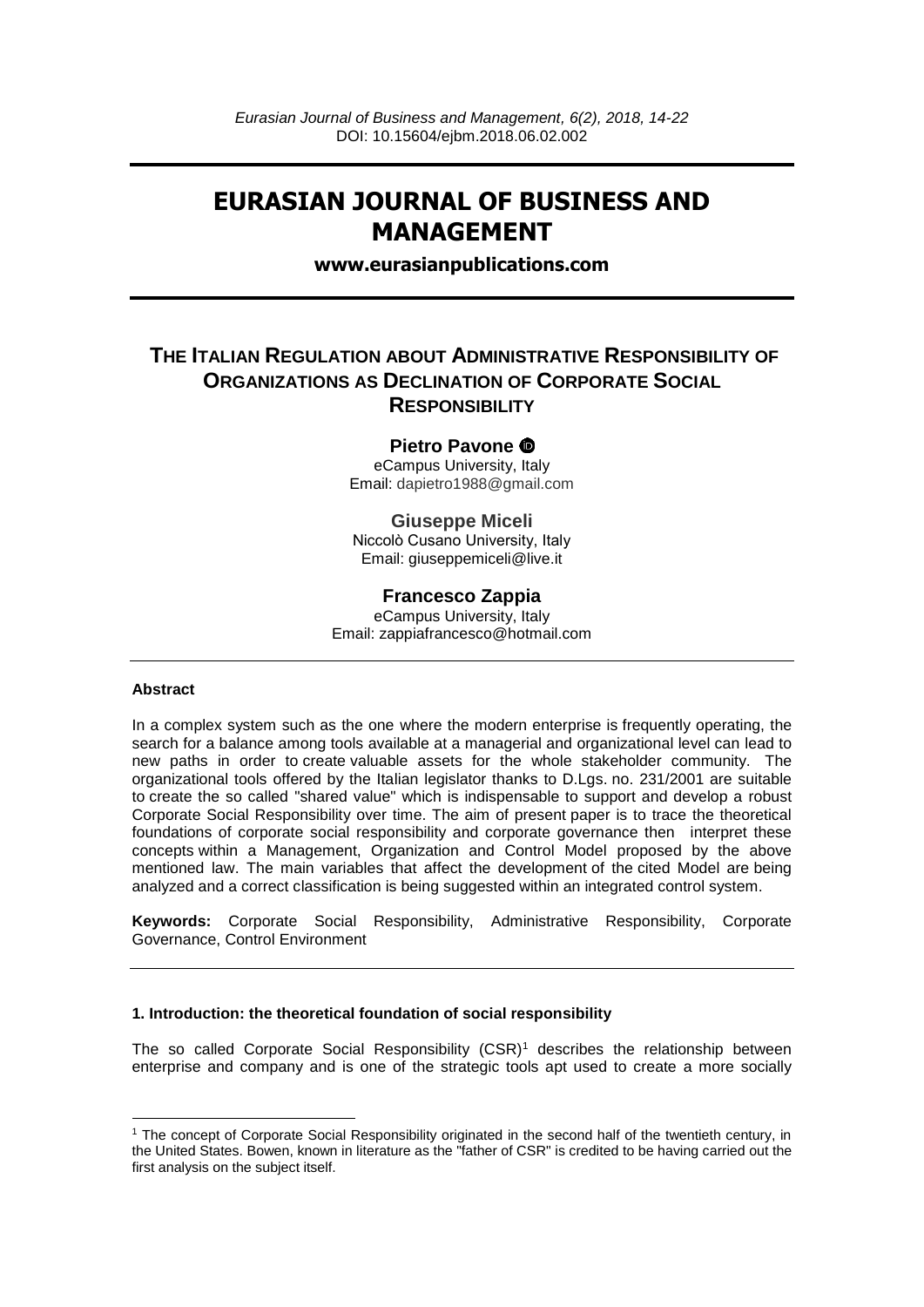cohesive and competitive company<sup>2</sup>. The access to EU agenda was created by Lisbon European Council in March 2000<sup>3</sup> .

The European Commission itself enacting communication no. 681 of October 25, 2011, re-examined and approved the notion previously expressed and offered a new definition of CSR. According to the European Union, CSR represents a system capable of integrating the satisfaction of the clients' needs with the expectations of all the other stakeholders.

As a result of CSR, it's likely to achieve - beyond regulatory obligations - the best practices that better takes the virtuous enterprise towards the achievement of significant benefits and economic social, environmental and sustainable advantages. The latter are goals and benefits belonging to the whole society that is even more important than the single company. Indeed, from the first studies on social responsibility the inseparable bond that links the social question to the economic one already is getting more and more clear.

Carroll (1979) definitively criticized Friedman's (1962) thesis, which was only partially able to explain the content of the CSR, identified four components of the CSR: the economic, the legal, ethical and discretionary or philanthropic one.

The evolution of CSR concept that has been recorded in the last two decades has been seizing the most authoritative scholars'attention, who have elaborated different approaches: from the theory of integrative social contracts and corporate citizenship (Donaldson, 1982) to the theory of sustainability.

The CSR is based on the application of the following principles:

- sustainability: conscious and efficient use of environmental resources as common goods, ability to enhance human resources and contribute to the development of the local community in which the company operates, the ability to maintain an economic development of the company over time.
- voluntariness: actions carried out beyond legal obligations.
- transparency: listening and dialogue with the various stakeholders about direct and indirect business interest.
- quality: in terms of products and production processes.
- integration: vision and coordinated action of the various activities of each direction and department, on a horizontal and vertical level, on shared objectives and values.

This is an innovative concept that has been getting important in recent years so that a concept based on the principles of Corporate Social Responsibility has emerged: the concept is the one called of "shared value".

Within this scenario, the institution of the administrative responsibility of legal entities pursuant to Legislative Decree no. 231/2001 and the related Organization and Control Model (hereinafter, Model 231).

The value of Model 231 cannot be "reduced" to a mere fulfillment of a regulatory obligations and it neither would be correct to consider it as a "vaccine" against the liability provided for by Legislative Decree 231/2001. The growing tendency of national companies to adopt and effectively implement Model 231 on a spontaneous basis is a clear sign of recognition of this value as a best practice, which is able to characterize the virtues of companies, or bodies that choose this option.

#### **2. The administrative responsibility of organizations**

1

As a result of the entry into force of the legislative decree June 8, 2001, n. 231, the legislator has found configuration, for the first time in Italian legal system, the provision of a personal and

<sup>&</sup>lt;sup>2</sup> Friedman (1962), a free market staunch supporter, says that the company's sole social responsibility consists of using its resources and get engaged in activities aimed at increasing its profits as long as it respects the internal rules of the game, which means it is openly and freely competing without resorting to deceit or fraud.

<sup>&</sup>lt;sup>3</sup> In the European Commission Green paper, published in 2001, social responsibility is defined: "The voluntary integration of companies' social and environmental concerns in their commercial operations and relations with involved parties".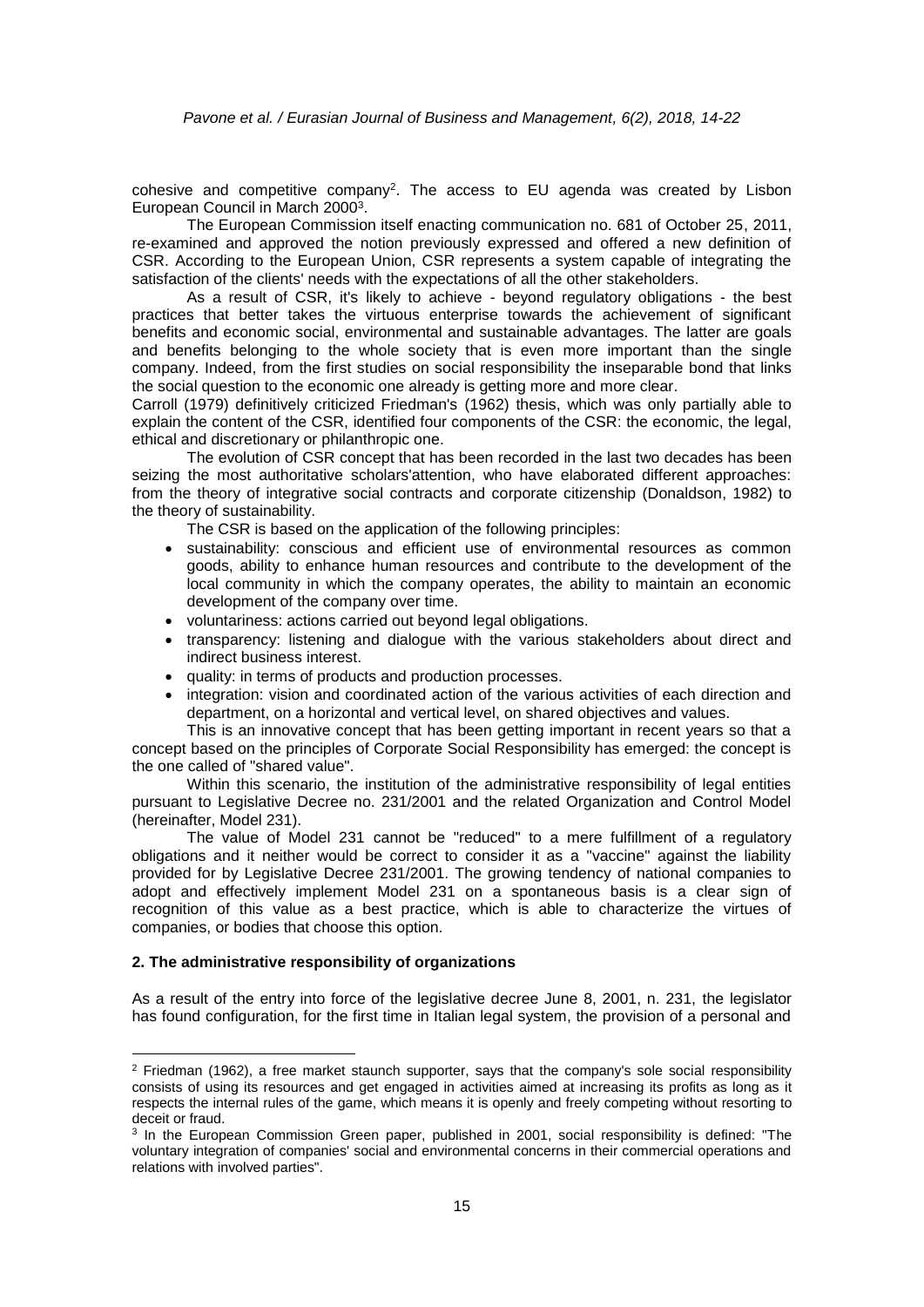direct responsibility of the company or the entity as a consequence of a series of crimes committed by physical persons related to the same one and acting on behalf of or for the benefit of the institution itself.

This is a strong compression of the "societas delinquere non potest" principle. Due to the presence of express provision contained in the law, the institution responds in the first person of the offense committed by the subjects operating in "vertical position" or top managers (directors, general managers, heads of secondary offices, division managers up to the de facto administrators) and by the subordinates to the other direction or supervision (subordinate or equivalent worker, but also the collaborators, as agents, distributors, consultants).

The "heavy" tenor of the sanctioning framework envisaged by Legislative Decree no. 231/2001 is linked to the occurrence of the so-called "fault of the organization" and represents an effective deterrent against the institution in the Italian legal system. Substantially, the entity bears responsibility for the crimes committed in its interest or benefit by the parties that perform functions of representation, administration or management of the body or of an organizational unit with financial and functional autonomy and, on the occurrence of certain conditions, by subjects to the direction or supervision of one of the abovementioned ones.

Therefore, the legislative decree has concrete consequences in organizational terms, affecting organs and procedures within the company. In fact, the configurability of the regime of objective responsibility involves the reversal of the burden of proof, therefore the body will have to prove that everything possible to prevent the aforementioned subjects from committing crimes. A crucial role in this judgment is played by the whole organizational and business management structure.

The institution is exempt from liability if it proves that:

- the governing body has adopted and effectively implemented, before the commission of the fact, organizational and managerial models (Models 231) suitable to preventing crimes similar to the ones already occurred;
- the supervision of the Model has been entrusted to a body of the entity with autonomous powers of initiative and control;
- people have committed crimes by fraudulently evading the organization and managerial models;
- there was no omission or insufficient supervision by the body responsible for monitoring the efficiency and validity of the Model.

Technically, such circumstances will have to be carefully considered during the drafting of the Model which will have to present the features of a "fraud proof" document.

#### **3. Corporate Governance and Model 231: tools for responsible management**

Starting from Cadbury's (1992) definition of corporate governance ("the way companies are governed and controlled"), it can be said corporate governance is the set of rules whose aim is to improve the governance and control enterprise and at the same time increase its performance.

Studies on corporate governance are a relatively recent phenomenon; they have experienced a great development in the last decades of the twentieth century: the companies' dimensional growth has generated such a managerial complexity that leads the owners of capital to delegate the management activity. Thus, the separation between shareholders and managers, the one between ownership and management, taking place throughout 60s and the birth and development of the so-called managerial theories have become established: according to the abovementioned theories, shareholders choose managers; the market, assesses the performance of the companies, rewards the best choices (market for corporate control). Subsequently 3 topics were studied in the 70s:

- the USA were focused on the composition and functioning of the board of directors;
- in Europe the process of harmonization of company law got started;
- in academic circles around the world, the concept of corporate social responsibility was begun to be studied.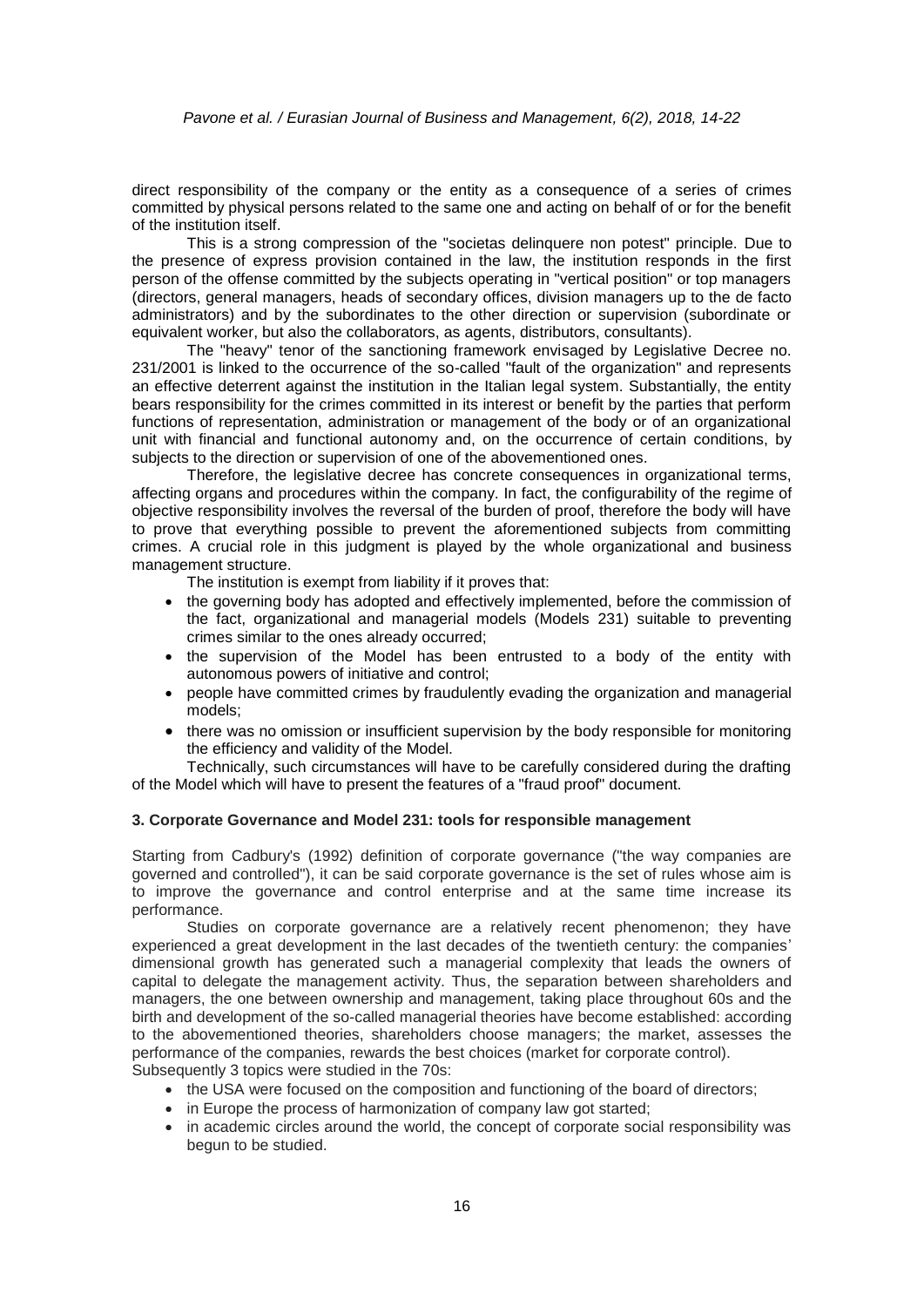#### *Pavone et al. / Eurasian Journal of Business and Management, 6(2), 2018, 14-22*

This third phenomenon, which generated a debate at international level, had primarily the role of large multinational corporations. According to liberalist principles, companies had to create value for shareholders because, by doing so, they contributed to be fostering the community economic and social development. By overcoming this vision, companies should not simply create value for shareholders but also strive to understand all company stakeholders' expectations.

At the end of the 80s, the financial scandals swept away large companies and banks, the excessive influence of the top management and the managing directors on the decisions taken by the board of directors was highlighted, reaffirming the need to create control mechanisms.

Although corporate crises are caused by several factors, some of which are beyond the control of the company itself, almost all cases of bankruptcy are at least partially caused by internal mismanagement. Therefore, business risks are likely to be reduced to acceptable levels by promoting appropriate management practices within individual companies: encouraging practices of good corporate governance is a crucial element to achieving this goal (Jensen, 2005).

Corporate governance can be seen in a double way. One is the transparency of the entrepreneurial function, thus protecting the interest of shareholders-investors (linked to the problem developed by the agency costs' theory), while a second dimension is therefore creating a sound risk management system (Babatunde *et al.* 2017). This approach opens up to a double interpretation of the same responsibility as well (Syakhroza, 2005):

- in a restrictive sense: corporate governance bodies must report on their actions to shareholders only;
- in a pervasive sense: the corporate governance bodies must give an account of their work to different categories of stakeholders.

In order for the corporate social responsibility not to remain a theoretical model, balanced managerial tools of prudent management are needed more and more. In the governance of corporate social responsibility, there are two main approaches to be followed:

- an internal one, consisting of the identification of organizational processes, procedural protocols and managerial practices (e.g. the company ethical code);
- one outside aimed at creating value for all stakeholders involved in company dynamics (e.g. social balance and other forms of social reporting).

Indeed, corporate social responsibility is essentially an extended governance model with the ultimate goal of conferring maximum sustainable value on the organizations activity. The Italian experience highlights a real division of responsibility on behalf of different subjects within the organization, with the effect of generating some conflicts in the relationships between the actors of the intra-company control.

The Model 231, because of the abovementioned characteristics, represents a valid and effective tool available to management to mitigate these contrasts, approaching an integrated governance model and looking forward to Enterprise Risk Management. Indeed, these principles, according to the most recent best practices, represent the main tool to face risks and uncertainties within modern companies.

An Integrated Model 231 can be summarized as follows (Figure 1):



**Figure 1. Relationship between Model 231 and internal systems**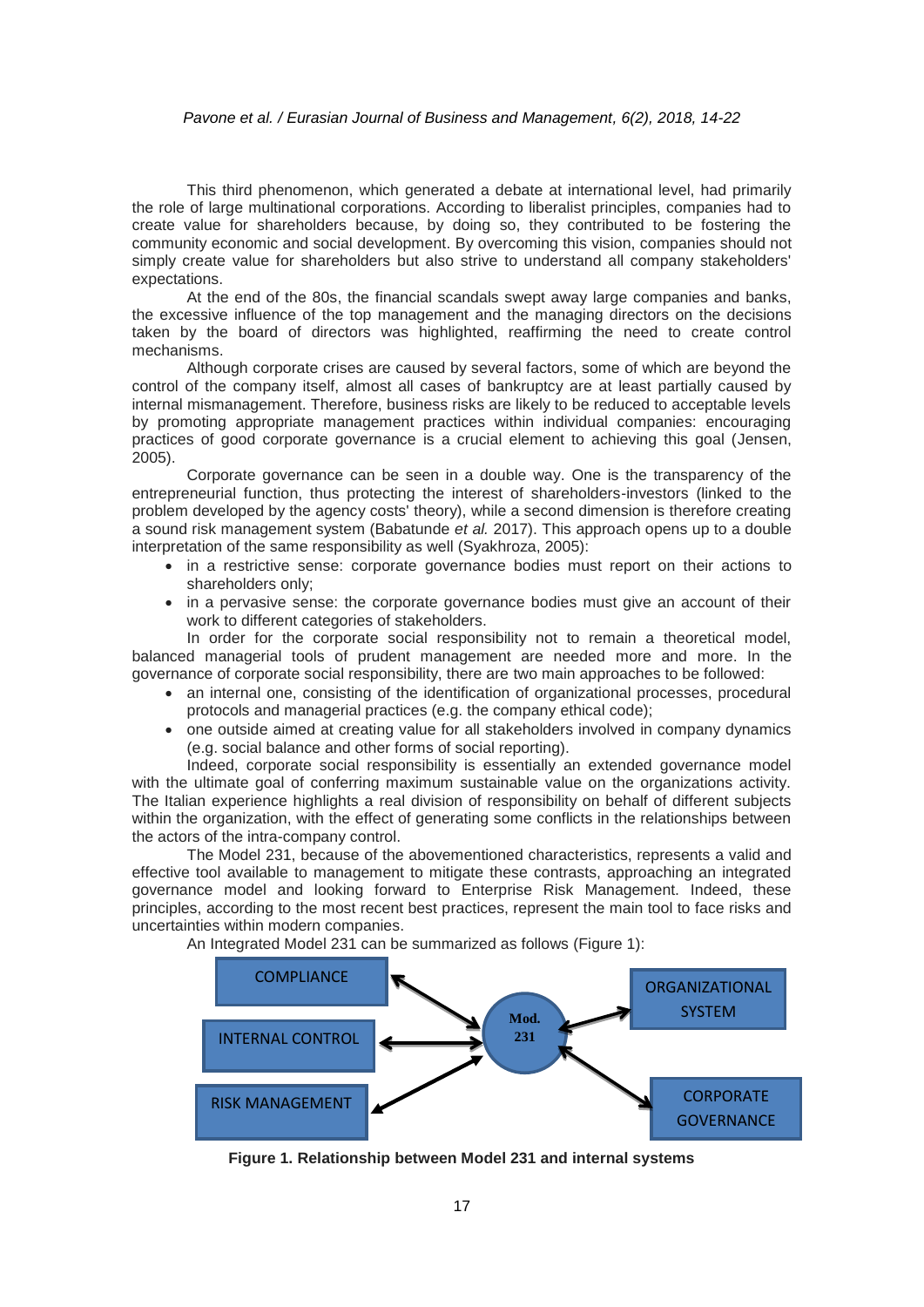#### *Pavone et al. / Eurasian Journal of Business and Management, 6(2), 2018, 14-22*

Management's strategic decisions, taken by filtering of a structured control network, are more likely to lead to a valuable creation for all the stakeholders, constantly balancing growth, profitability and risk over time.

Several studies have investigated, at a theoretical and empirical level, the relationships between corporate performance and the Enterprise Risk Management Approach. The relationship between Model 231 and internal systems is a consequence of this (Figure 1).

Some authors (Manacorda, 2006; Pasculli, 2010) have highlighted the issue that the preventive push offered by the monitoring and control mechanisms referred to Legislative Decree 231/2001 can inspire a corporate behavior to ethical and moral action. On this matter, Stefanini *et al*. (2008) highlighted three possible governance models:

- managerial oligarchy model: in this case there is no third and independent control because of the fragility of the management body made up of managers that only carry out passive acts of concrete management;
- a state-controlled model, where the role of the Board of Directors is totally diminished, due to the financing state which is the sole guarantor of widespread corporate interests;
- a balanced model, a synthesis between the two already mentioned ones, of enlarged governance, where the right balance between the interests of the various stakeholders is achieved in order to create a value that is as widely shared as possible.

Model 231 is the key to get a management and desiderable control model. However, it is not a matter of understanding the Model as an instrument limited to the prevention of criminal liability of directors, but it is needed to highlight an economic-corporatical approach, penalpreventive, of managing the overall social responsibility by promoting a different philosophy in doing business, sensitizing to a pervasive and consolidated corporate culture. Model 231 does not only mean prevention but, being itself a mechanism of control and corporate governance, it can act as an opportunity to strengthen overall corporate governance.

According to this perspective, the real effectiveness of the model should be assessed regardless the contribution of the individual subject when preventing an offense, whose risk is already objectively and mechanically averted from the characteristics of the company's structure (Mazzotta and D'Avirro, 2006). In other words, it is a matter of entrusting the Model 231, conceived according to a broader vision of governance, with the mother function of avoiding the same risk of wrongdoing to be happening again according to "self-regulating mechanisms" (Bastia, 2002).

The following definition of the Organization, Management and Control Model can be given as Legislative Decree 231 of 2001:

A set of rules, instruments and behaviors designed to provide the company with an effective organizational and management system apt to identify and prevent the the company's criminal activities or by those involved in its direction or surveillance.

The adoption of an organizational and management model that responds to this definition depends essentially on three variables: the level of dissemination of the corporate culture in matters of business ethics (a); the type of training of the team responsible for building the Model in question (b); and the pre-existing organizational structure (c). These relationships can be expressed by using the following mathematical function:

## Mod.  $231 = f(a, b, c)$

The model is therefore a function made up of at least three factors inspired by the principles and rules contained in the Company Ethical Code. This essentially derives from the impossibility of guaranteeing all the stakeholders' interests with real juridical norms, from which the imperfect coincidence between use of the Code of Ethics for the Legislative Decree n. 231 and use of the Code of Ethics for corporate social responsibility have been derived.

The first variable (a) states the condition of company's life is not reduced to a mere contractual fiction on the basis of Coase's (1937) Agency Costs Theory but turns into a vital organism capable of expressing its own culture and tradition of values, only minimally dependent on the underlying strategic orientation, which represents the authentic peculiarity of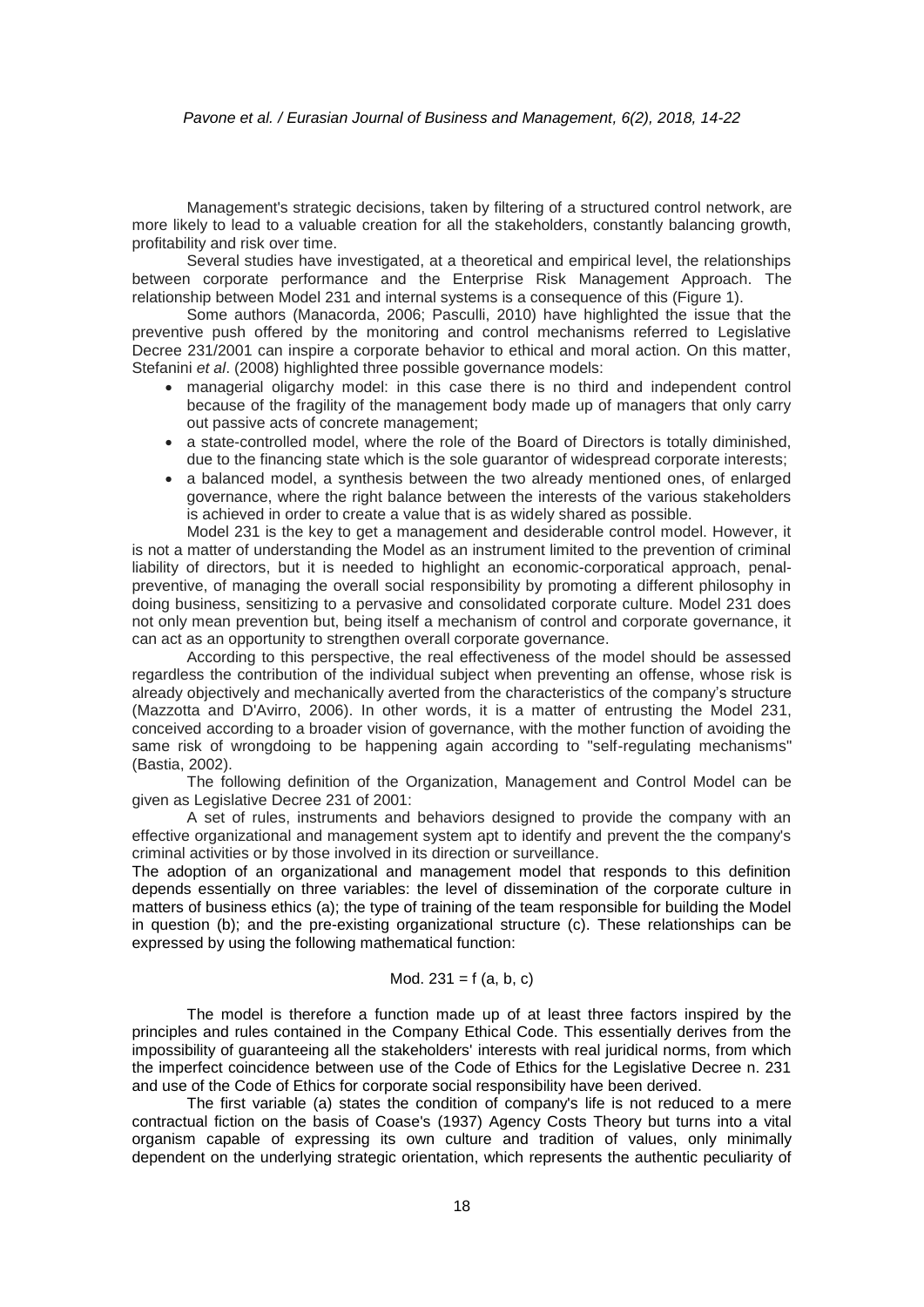every company. The ethical issue of corporate culture therefore has a role in the effective adoption of compliance programs: Decree 231 merely provides a legal capacity to the company's responsability that has its roots in the nature of the company itself (Monesi, 2005).

As for the factor b (the training course of the ones responsible who are building up the Model) the following assumption is required: the attention of criminal law to the phenomenal realities of the company control systems comes at a later stage respecting the international scientific development and Italian corporate doctrine regarding the widening of the various spheres of responsibility and their "explicit insertion in the framework of the formal planning of corporate strategies" (Coda, 1988). It is therefore considered that mingling skills and experience of MEPs is a fundamental step, also considering the sensitivity of decisions to be taken on issues (internal control and risk monitoring) often so called hybrid, to horse between legal and economic tradition. Thus, it will be clearly understandable that if the drafting of the Model is entrusted to a criminal lawyer, it is very probable that the risk of crime is minimized but, at the same time, an excessive penalization of the organizational forms could be an obstacle to ordinary business activities.

It is clear that the implementation of specific and precise rules of conduct suitable to mitigate variegated compliance needs (Carna, 2015) can only start from the already existing organizational structure within the company (variable c). The path must necessarily start from a certain degree of perception and risk propensity of the examined company, as resulting from the pre-existing internal control system. To develop a new scheme in the network of the already consolidated ones, it is required an active collaboration between the subjects differently responsible for compliance and with roles of responsibility in the general process of risk management. The Internal Audit role, as we shall see, appears to be the most suitable and open up to dialogue with the responsable Managers of 231 Model in order to achieve the correct placement of the Supervisory Body in an internal control system that is thoroughly and penetratingly internal organization of the company.

#### **4. The adoption of the 231 Model and the impact on the intra-company control system**

The design of the Model 231 involves, a commitment of the structured approach of the company that intends to use it - a formal and substantial one at the same time - and that does not prescind from the existing company procedures, previously adopted whose functioning is now being consolidated by the same company.

The starting point, therefore, is always the corporate operating structure that certainly, due to the constant and progressive proliferation of rules and regulations on the matter over the years, has incorporated internal control systems adequate to needs and regulatory objectives, but they are not often very homogeneous and rather fragmented. In addition to the fragmentation and inhomogeneity of the corporate control systems, it is possible to identify further weaknesses that often make up the company's general framework:

- multiplicity of misaligned projects; situation made difficult by the difficulty and / or iinefficiency of the communication and information flows implemented by the subjects appointed for this purpose;
- dichotomy and asynchrony between corporate projects, corporate performance and overall strategy;
- inefficiency of the control structure and ineffectiveness of the same policies and techniques adopted in order to get an internal monitoring. As shown in the picture, the consequences are:
- overlapping of roles within the control functions; loss of functional homogeneity, consequent inefficiency and diseconomy due to high operating costs;
- inhomogeneities among individual procedures.

Montalenti (2006) has seen positive effects within the multiple requests for control, because the virtuous process that should be activated would be useful to prevent the risk that the activation of one or more subjects responsible for control can be attributed to the negligence of a competing body.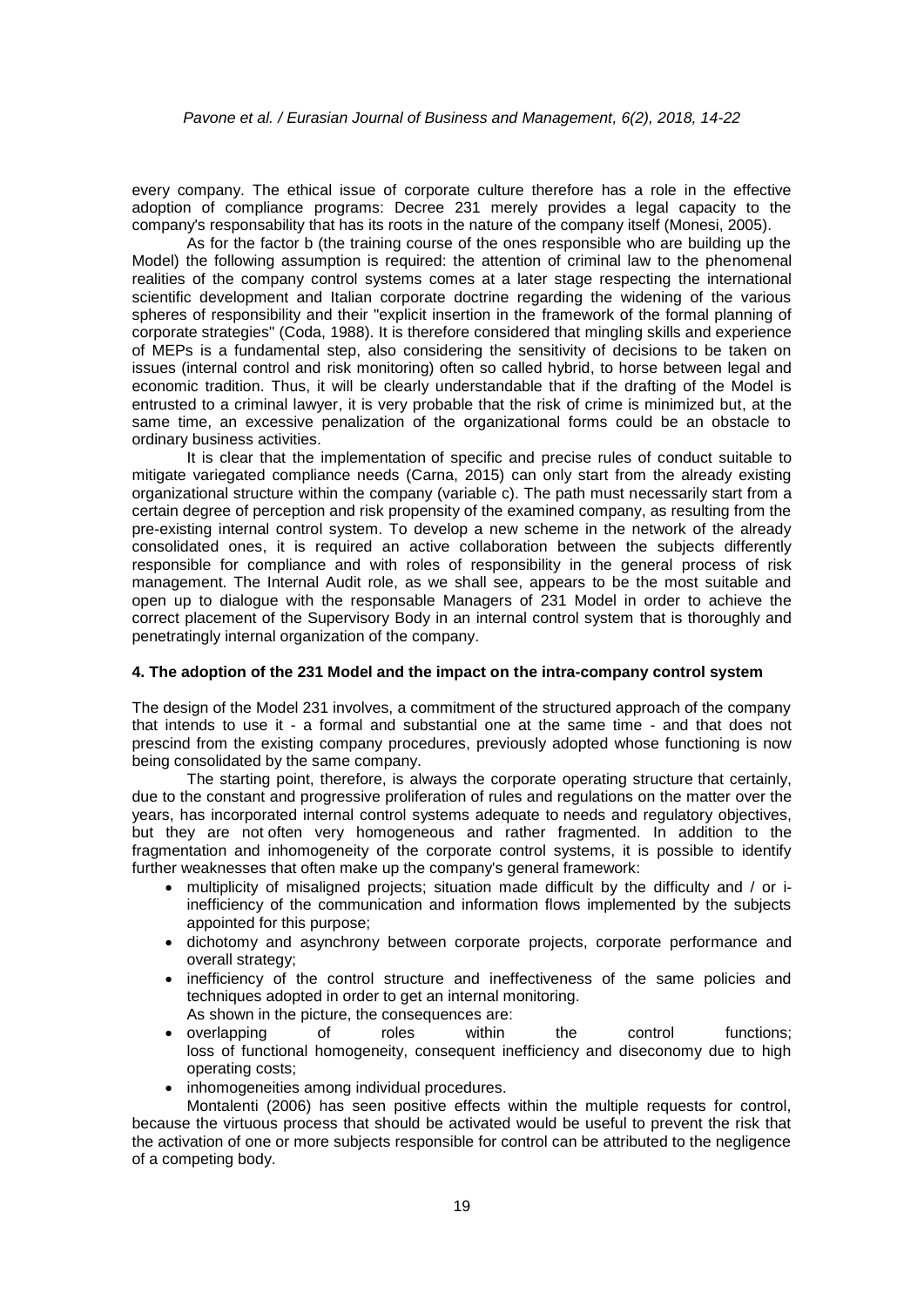The intra-company control experience, however, testifies the redundancy of control, especially in the absence of specific well-framed and regulated procedures, seizing attention to information interconnection stages between the different parties responsible for control. The main risk that has been identified in the enlarged audience made by subjects responsible for the control, in the sense of a dangerous fragmentation, diversification and confusion of the respective attributions (Centonze, 2009).

Moreover, a shareable opinion was widely generated (Montalenti, 2006; Centonze, 2009) according to which the "massive" attribution of responsibility of each individual holding the control functions would make it impossible to identify the subjects who are actually responsible consequently producing a de-contributing to all the organs. Furthermore, though the legislator has been trying, over the years, to scan the duties of collaboration between the subjects of systemic and systematic control, it should be clarified that each body will be able to perform its specific tasks only if there is an effective cooperation between them. Thanks to the activation of adequate inter-organizational information flows. In other words, a model of corporate governance of a widespread nature that hinges on the adequate planning and implementation of Model 231 is needed.

Some general steps can be identified in a widespread corporate governance development functional to the correct adoption of the Model itself. A prerequisite is the constant relationship between the supervisory body and the internal audit body, in order to identify administrative and accounting processes, and then proceed with the revision and implementation of the same one correctly. Furthermore, it is necessary to define the control functions and phases perform the compliance test and take care of updating the Model (Andreis and Tonani, 2006; Servato, 2008).

In orde to get a correct adoption of the Model, it is therefore essential to activate a first cognitive phase of the company that will allow the individuals to deepen and appreciate the corporate culture in order to retain risk propensity, thereby managing outline internal and external the structural, functional and interpersonal characteristics of the company. The knowledge of the company dynamics will be performed by identifying the subjects that the law identifies as "sensitive" along with the functions and business processes in which the possibility of committing crimes is potentially hidden.

The consequent assessment is seen as a fundamental phase that will find its core in the following scheme: gross risk minus control devices equals to residual acceptable risk.

That is to say that, for the correct implementation of the Model 231, it will be useful to influence the control centers already in place in order a risk acceptance judgment to be reached as a result of the suggested equation.

It is also necessary that the internal auditing services required and compliant with the legislation pursuant to Legislative Decree 231/2001 are not duplicated or overlapped along with the existing audit function.

The implementation of the 231 Model within the company needs a greater involvement of two branches of the audit that should not be left behind:

- the Operational Audit, whose function is to monitor and evaluate the organization of the measures responsible for preventing the offenses referred to in Decree n. 231;
- Compliance Audit that certifies compliance with the regulations and procedures contained in the Management, Organization and Control Model Based.

On the specific desire of the Supervisory Body, and with the presence of more structured and complex cases, the involvement of fraud auditing and fraud investigation procedures is not to be excluded: further audits that must be implemented, adapted and integrated in synergy with the other types of pre-existing checks. Mongillo (2015) supports the thesis that the specific function of internal auditing can be incorporated in the role of the Supervisory Body, getting rid of the problem of the functions overlapping and with a clear cost saving. Indeed the internal audit performing the typical functions of observation and monitoring of risk control and management mechanisms, represents, especially in the case of unlisted companies, a body in which the characteristics of third party, independence and autonomy are operating within the Supervisory Body. This is because the internal audit does not include, among its typical functions, the operational and management ones; moreover, it is itself an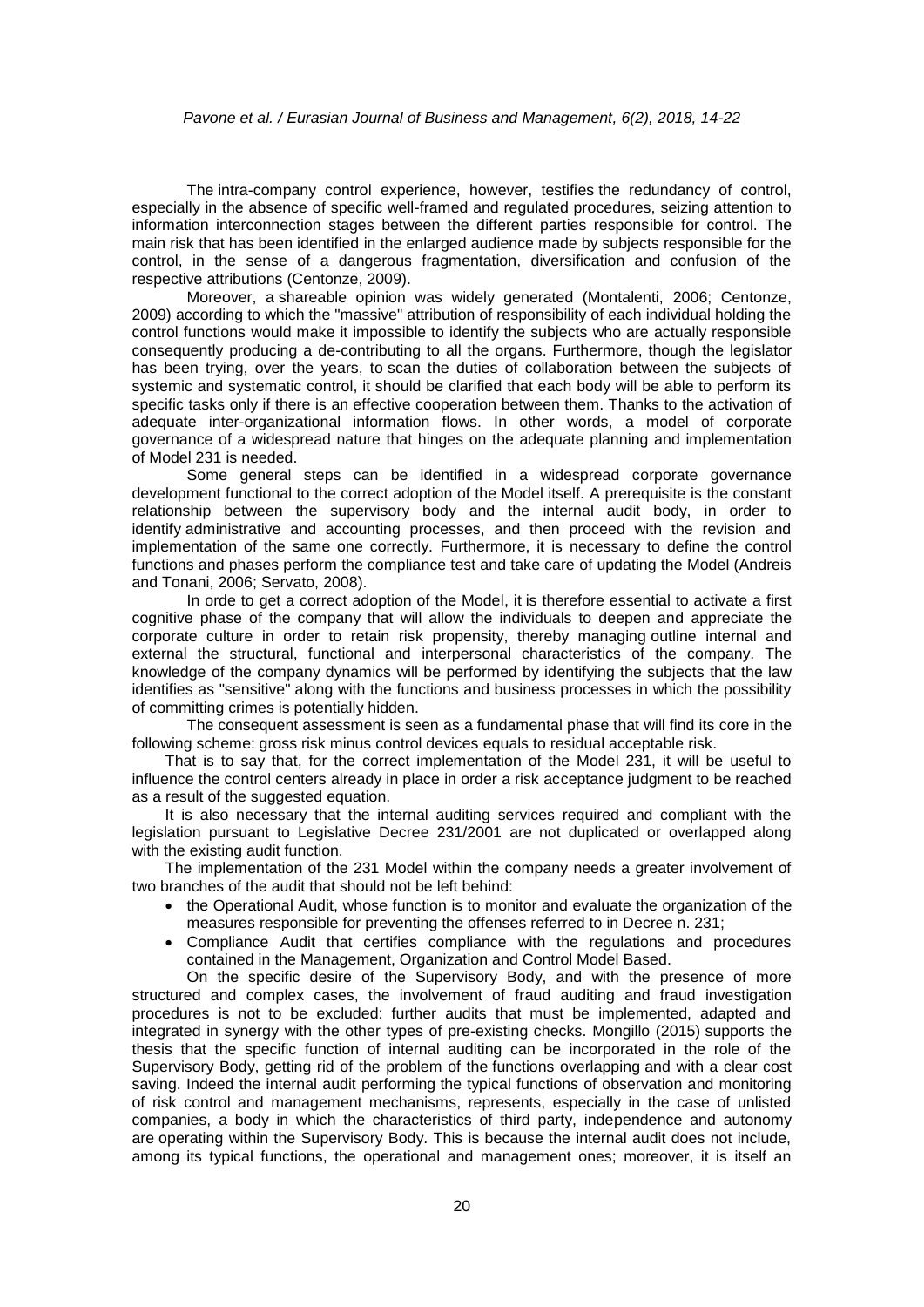independent promoter and actuator of the audit plan with initiative and intervention of independent powers.

#### **5. Conclusions**

The present study wants to insert legal rule (Legislative Decree No. 231/2001) in a strictly business context. Indeed, the attribution of an administrative responsibility, according to a legal point of view linked to legal entities is an unsurprising event for the company: the tradition of business studies in Italy, in fact, has always interpreted the company as an independent body linked to the subjects that make it different (management, property, employees, etc.). It is therefore understandable, from this point of view, the admissibility of the organization's fault, in addition to the ones that belong to natural persons. This study about Legislative Decree n. 231/2001, after highlighting the main consequences in terms of organization, has underlined what the law has decided not to define the Model of Organization, Management and Control, allowing the burdensome task of self-regulation mechanisms to the Authority/Company itself. The final results, inspired by the practice of major Italian companies, highlights the growing importance of some variables on others regarding the creation and development of the already mentioned Model that will mainly depend on the pre-existing culture, the training carried out by the ones in charge of building the Model and the pre-existing organizational structure. The latter is a relevant aspect too. The present paper has thus described the logical process to be followed in order to identify any fault in the structure to get the residual risk judgment of acceptability.

Eventually, a parallel between the Internal Audit function and the Supervisory Body required by Legislative Decree no. 231/2001 had concluded that the specific function of internal auditing can incorporate the role of the Supervisory Body in the event that the Model is implemented inside an integrated system of extended governance capable of creating a shared value among the internal and external company stakeholders.

#### **References**

- Andreis, D., Tonani, A., 2006. Il processo di audit e l'adattamento delle tecniche a quanto previsto dal d.lgs. 231/2001 [The audit process and the adaptation of the techniques to the provisions of Legislative Decree 231/2001]. *La responsabilità amministrativa delle società e degli enti*, 2, pp. 196-197.
- Babatunde, A., Awoyemi Olanike, B., Atsuwa, R., Akomolafe, J. K., 2017. Corporate governance, banks performance and bank crisis in Nigeria. *China-Usa Business Review*, 16(4), pp. 180-188. <https://doi.org/10.17265/1537-1514/2017.04.003>
- Bastia, P., 2002. Societas puniri potest. La responsabilità da reato degli enti collettivi [Societas puniri potest. The responsibility for the crime of collective entities]. *Atti del convegno,* presso l'Università di Firenze, 15-16 marzo 2002, Cedam, Padova
- Cadbury, A., 1992. *The financial aspects of corporate governance (Cadbury report).* London, UK: The Committee on the Financial Aspect of Corporate Governance (The Cadbury Committee)
- Carna, A. R., 2015. *La responsabilità Amministrativa degli enti ex D.Lgs. 231/2001. Profili economico-aziendali, normativi, giurisprudenziali e comparativistici [The administrative responsibility of organizations pursuant to Legislative Decree 231/2001. Economic, regulatory, jurisprudential and comparativistic profiles].* Milano: Le Fonti.
- Carroll, B., 1979. A three-dimensional conceptual model of corporate performance. *The Academy of Management Review*, 4(4), pp. 497-505. <https://doi.org/10.5465/amr.1979.4498296>
- Centonze, F., 2009. *Controlli societari e responsabilità penale [Corporate controls and criminal liability]*. Milano: Giuffré Editore.
- Coase, R., 1937. The nature of the firm. *Economica*, 4(16), pp. 386-405. <https://doi.org/10.1111/j.1468-0335.1937.tb00002.x>